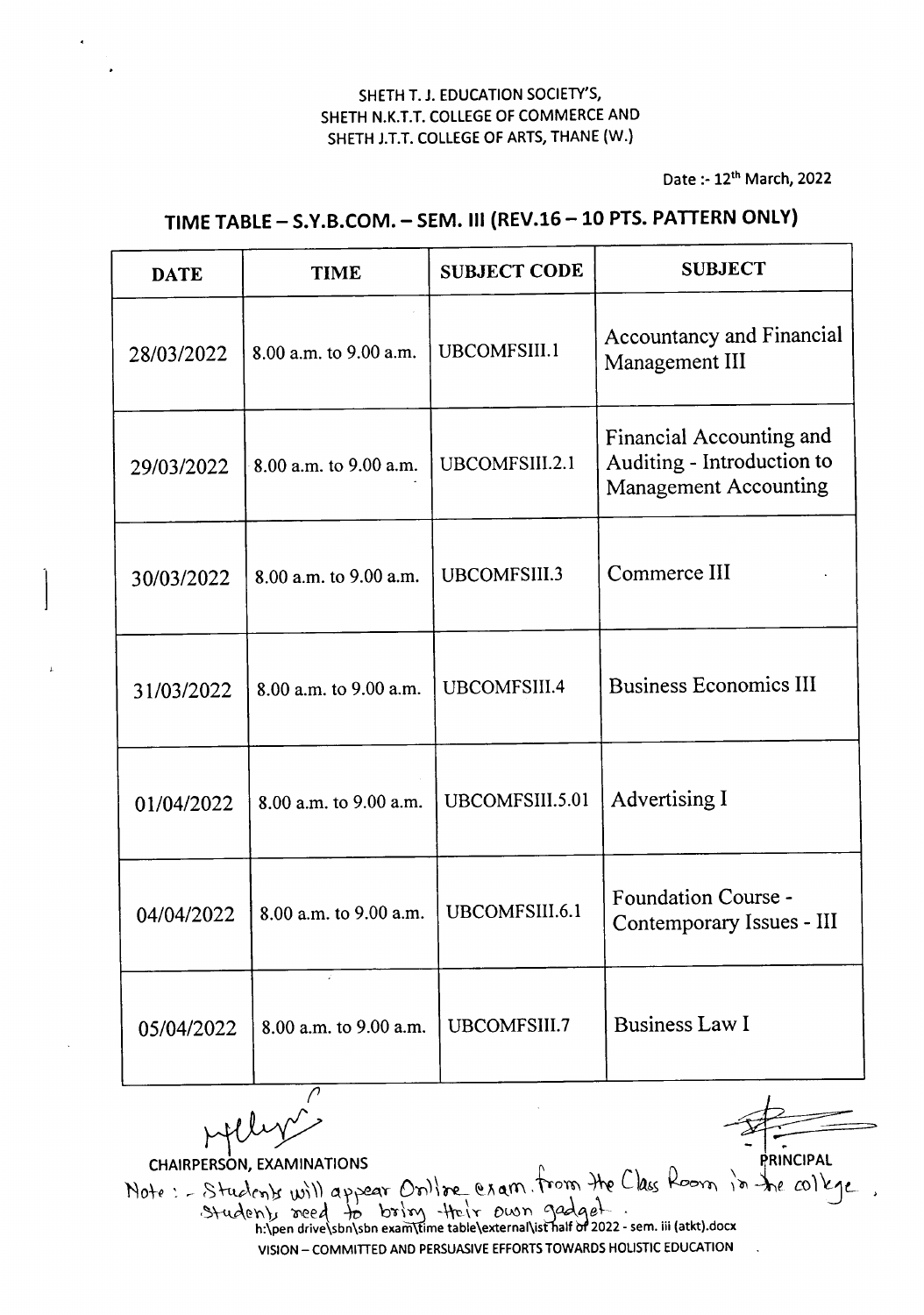Date :- 12<sup>th</sup> March, 2022

## **TIME TABLE - S.Y.B.A. - SEM.III (REV.16 -10 PTS. PATTERN ONLY)**

| DATE       | <b>TIME</b>            | <b>SUBJECT CODE</b> | <b>SUBJECT</b>                           |
|------------|------------------------|---------------------|------------------------------------------|
| 28/03/2022 | 8.00 a.m. to 9.00 a.m. | UAAC301             | <b>Business Communication</b>            |
| 29/03/2022 | 8.00 a.m. to 9.00 a.m. | UAECO301            | Macro economics-I                        |
| 30/03/2022 | 8.00 a.m. to 9.00 a.m. | UAECO302            | Public Finance                           |
| 31/03/2022 | 8.00 a.m. to 9.00 a.m. | UAFC301             | Foundation Course-II                     |
| 01/04/2022 | 8.00 a.m. to 9.00 a.m. | <b>UAPS301</b>      | Social Psychology: Part I                |
| 04/04/2022 | 8.00 a.m. to 9.00 a.m. | <b>UAPS302</b>      | Developmental<br>Psychology: Part I      |
| 05/04/2022 | 8.00 a.m. to 9.00 a.m. | UASOC301            | Indian Society: Structure<br>and Change  |
| 06/04/2022 | 8.00 a.m. to 9.00 a.m. | UASOC302            | Contemporary Issues in<br>Indian Society |

~ CHAIRPERSON, EXAMINATIONS

,..~,.....--...

 $Note.: -$  Students will appear for Online exam. from the Class students need to boling their own gadget.

> h:\pen drive\sbn\sbn exam\time table\external\ist half of 2022 - sem. iii (atkt).docx VISION - COMMITTED AND PERSUASIVE EFFORTS TOWARDS HOLISTIC EDUCATION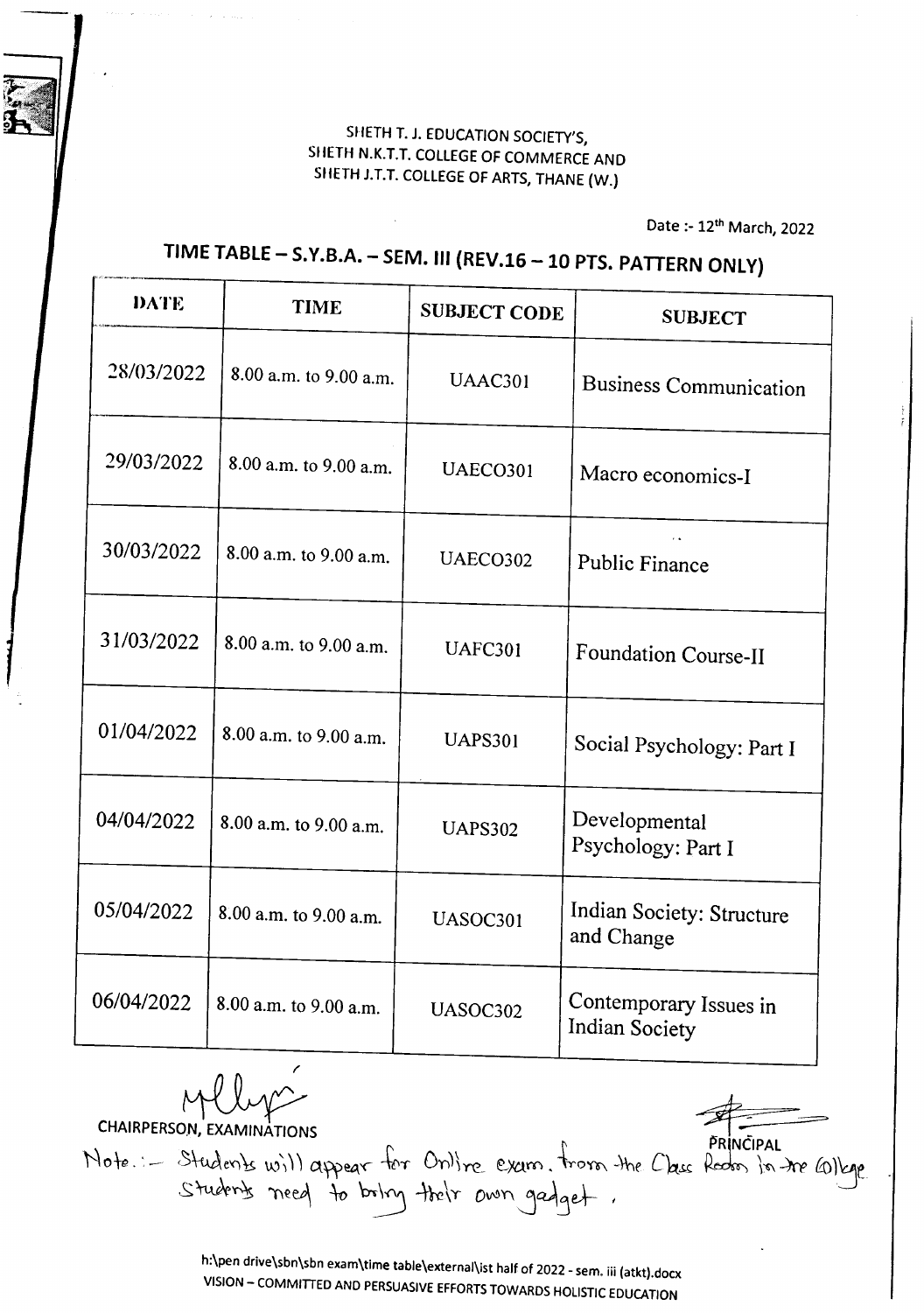Date :- 12<sup>th</sup> March, 2022

## **TIME TABLE - S.Y.B.M.S. - SEM. III (REV.16 -10 PTS. PATTERN ONLY)**

| <b>DATE</b> | <b>TIME</b>              | <b>SUBJECT CODE</b>                                | <b>SUBJECT</b>                                                                                  |
|-------------|--------------------------|----------------------------------------------------|-------------------------------------------------------------------------------------------------|
| 28/03/2022  | 8.00 a.m. to $9.00$ a.m. | UBMSFSIII.1.09<br>UBMSFSIII.1.05<br>UBMSFSIII.1.01 | Recruitment & Selection (HR)<br>Consumer Behaviour (MKT)<br>Basics of Financial Services (FIN.) |
| 29/03/2022  | 8.00 a.m. to 9.00 a.m.   | UBMSFSIII.1.10<br>UBMSFSIII.1.07<br>UBMSFSIII.1.04 | Motivation and Leadership (HR)<br>Advertising (MKT)<br>Corporate Finance (FIN.)                 |
| 30/03/2022  | 8.00 a.m. to 9.00 a.m.   | <b>UBMSFSIII.2</b>                                 | Information Technology in Business<br>Management - I                                            |
| 31/03/2022  | 8.00 a.m. to 9.00 a.m.   | UBMSFSIII.3.01                                     | Foundation Course (Environmental<br>Management) - III                                           |
| 01/04/2022  | 8.00 a.m. to 9.00 a.m.   | <b>UBMSFSIII.4</b>                                 | Business Planning &<br><b>Entrepreneurial Management</b>                                        |
| 04/04/2022  | 8.00 a.m. to 9.00 a.m.   | <b>UBMSFSIII.5</b>                                 | <b>Accounting for Managerial</b><br>Decisions                                                   |
| 05/04/2022  | 8.00 a.m. to 9.00 a.m.   | <b>UBMSFSIII.6</b>                                 | <b>Strategic Management</b>                                                                     |

Note: - Students Will appear for Online exam. from the Chas Room in the Colege.

**CHAIRPERSON, EXAMINATIONS** 

**PRINCIPAL** 

h:\pen drive\sbn\sbn exam\time table\external\ist half of 2022 - sem. i (atkt}.docx VISION - COMMITTED AND PERSUASIVE EFFORTSTOWARDS HOLISTIC EDUCATION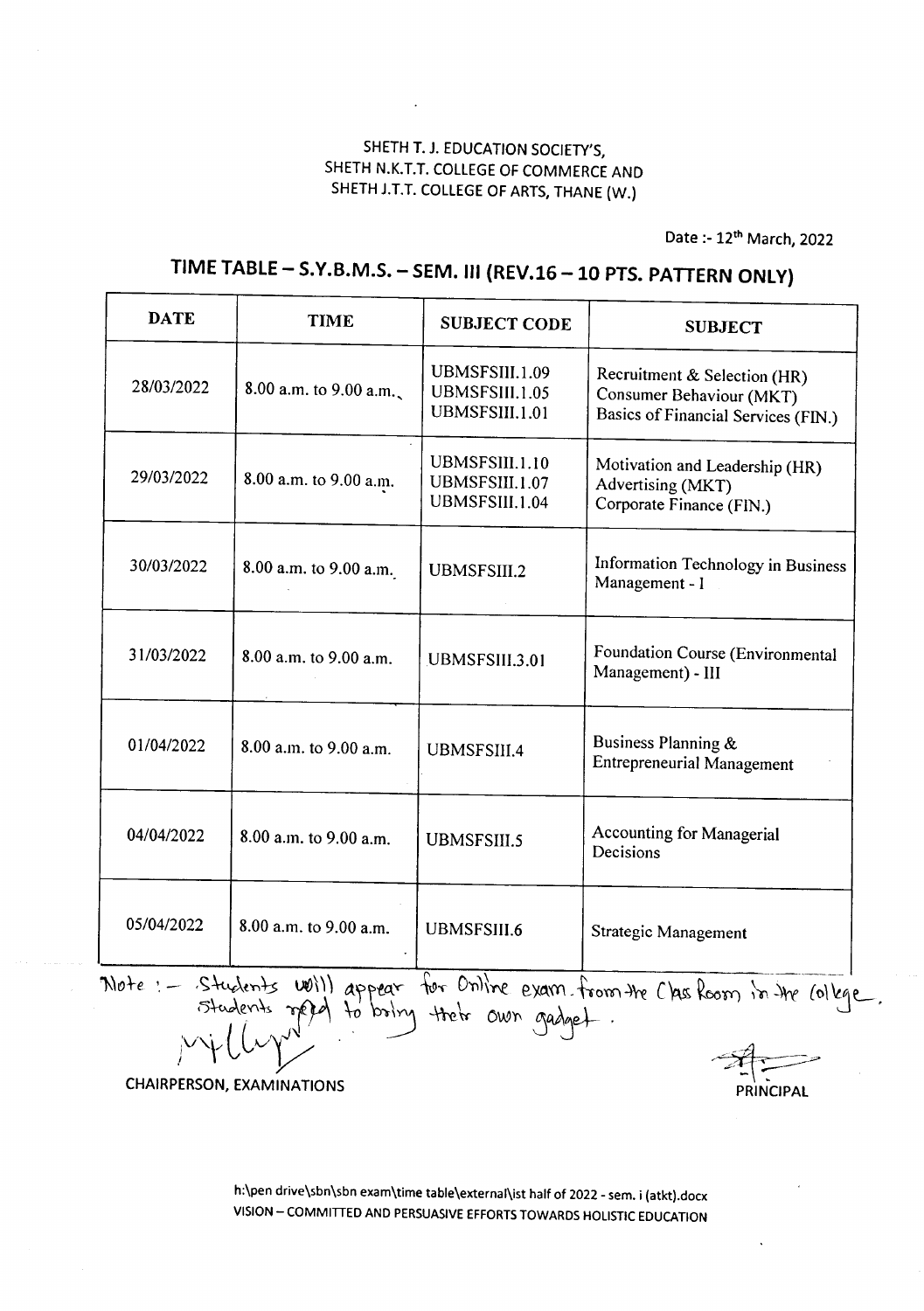Date :- 12th March, 2022

#### TIME TABLE- S.Y.B.B.I. - SEM. III (REV.16 -10 PTS.PATTERNONLY)

| <b>DATE</b> | <b>TIME</b>            | <b>SUBJECT CODE</b> | <b>SUBJECT</b>                                                |
|-------------|------------------------|---------------------|---------------------------------------------------------------|
| 28/03/2022  | 8.00 a.m. to 9.00 a.m. | UBIFSIII.1          | Financial Management I                                        |
| 29/03/2022  | 8.00 a.m. to 9.00 a.m. | UBIFSIII.2          | <b>Management Accounting</b>                                  |
| 30/03/2022  | 8.00 a.m. to 9.00 a.m. | UBIFSIII.5          | <b>Mutual Fund Management</b>                                 |
| 31/03/2022  | 8.00 a.m. to 9.00 a.m. | UBIFSIII.6          | Information Technology in<br>Banking & Insurance I            |
| 01/04/2022  | 8.00 a.m. to 9.00 a.m. | UBIFSIII.7.1        | Foundation Course - III<br>(An Overview of Banking<br>Sector) |
| 04/04/2022  | 8.00 a.m. to 9.00 a.m. | UBIFSIII.8          | <b>Financial Markets</b>                                      |
| 05/04/2022  | 8.00 a.m. to 9.00 a.m. | <b>UBIFSIII.9</b>   | <b>Direct Taxation</b>                                        |

Mll

**CHAIRPERSON, EXAMINATIONS** 

M.G.Road E. University.

**PRINCIPAL** 

Mote :- Students will appear for online exam from the Mass foom in the college

h:\pen drive\sbn\sbn exam\time table\external\ist half of 2022 - sem. iii (atkt).docx VISION - COMMITTED AND PERSUASIVEEFFORTSTOWARDS HOLISTIC EDUCATION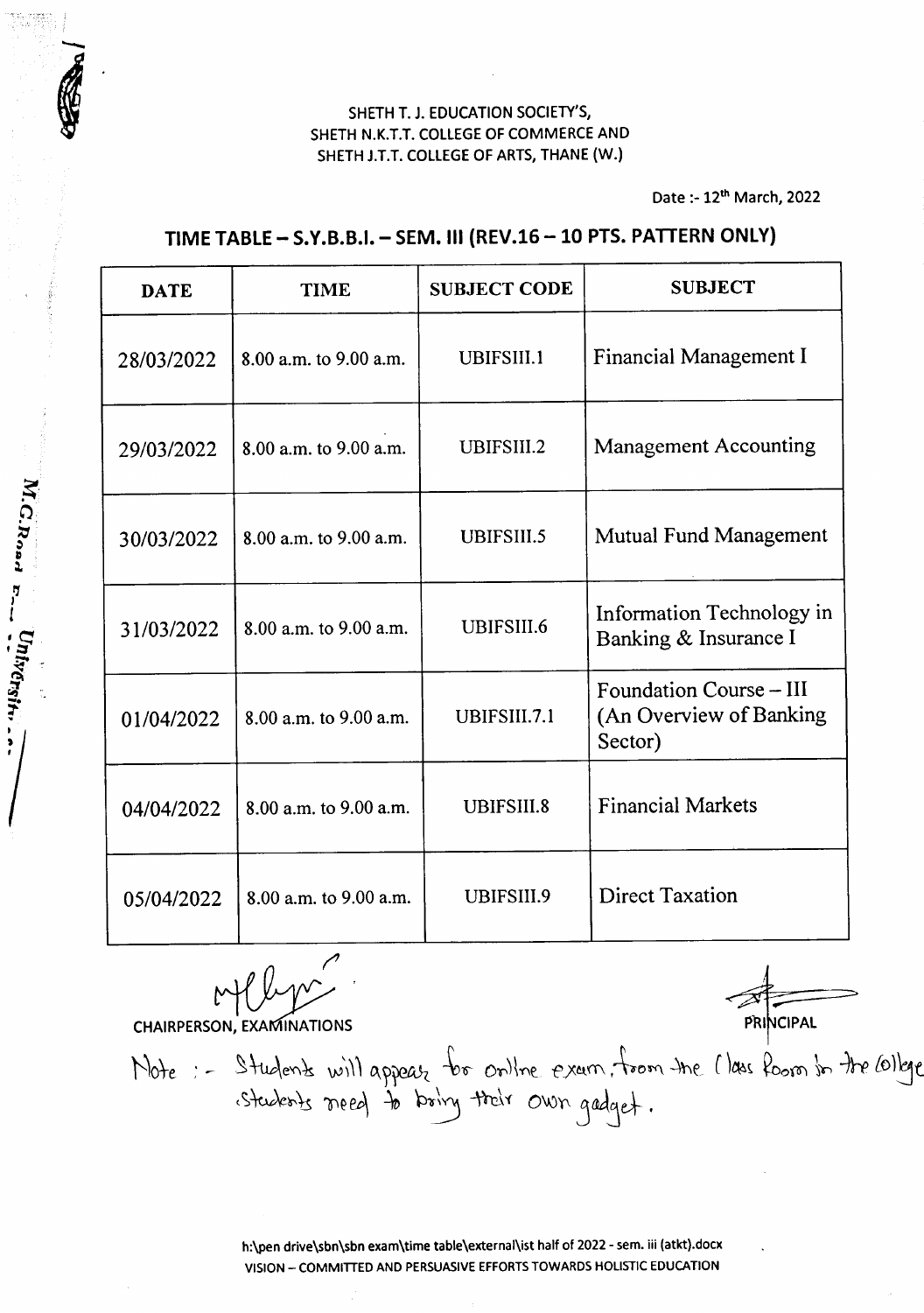Date :- 12<sup>th</sup> March, 2022

## TIME TABLE- S.Y.B.Sc.(I.T.) - SEM. III (REV.16 -10 PTS. PATTERN ONLY)

| <b>DATE</b> | <b>TIME</b>            | <b>SUBJECT CODE</b> | <b>SUBJECT</b>                        |
|-------------|------------------------|---------------------|---------------------------------------|
| 28/03/2022  | 8.00 a.m. to 9.00 a.m. | <b>USIT301</b>      | Python Programming.                   |
| 29/03/2022  | 8.00 a.m. to 9.00 a.m. | <b>USIT302</b>      | Data Structures                       |
| 30/03/2022  | 8.00 a.m. to 9.00 a.m. | <b>USIT303</b>      | <b>Computer Networks</b>              |
| 31/03/2022  | 8.00 a.m. to 9.00 a.m. | <b>USIT304</b>      | Database Management<br><b>Systems</b> |
| 01/04/2022  | 8.00 a.m. to 9.00 a.m. | <b>USIT305</b>      | <b>Applied Mathematics</b>            |

 $P$ 

CHAIRPERSON, EXAMINATIONS **PRINCIPAL** 

i  $, \, \cdot \,$ 

Univers

 $M$ . $C$  b.

*I*

Note :- Students will appear for Oriline exam, trom the l'his from in the  $(6)$ lege. Students need to bring their own gadget.

h:\pen drive\sbn\sbn exam\time table\external\ist half of 2022 - sem. iii (atkt).docx VISION - COMMITIED AND PERSUASIVEEFFORTSTOWARDS HOLISTIC EDUCATION

 $\overline{a}$